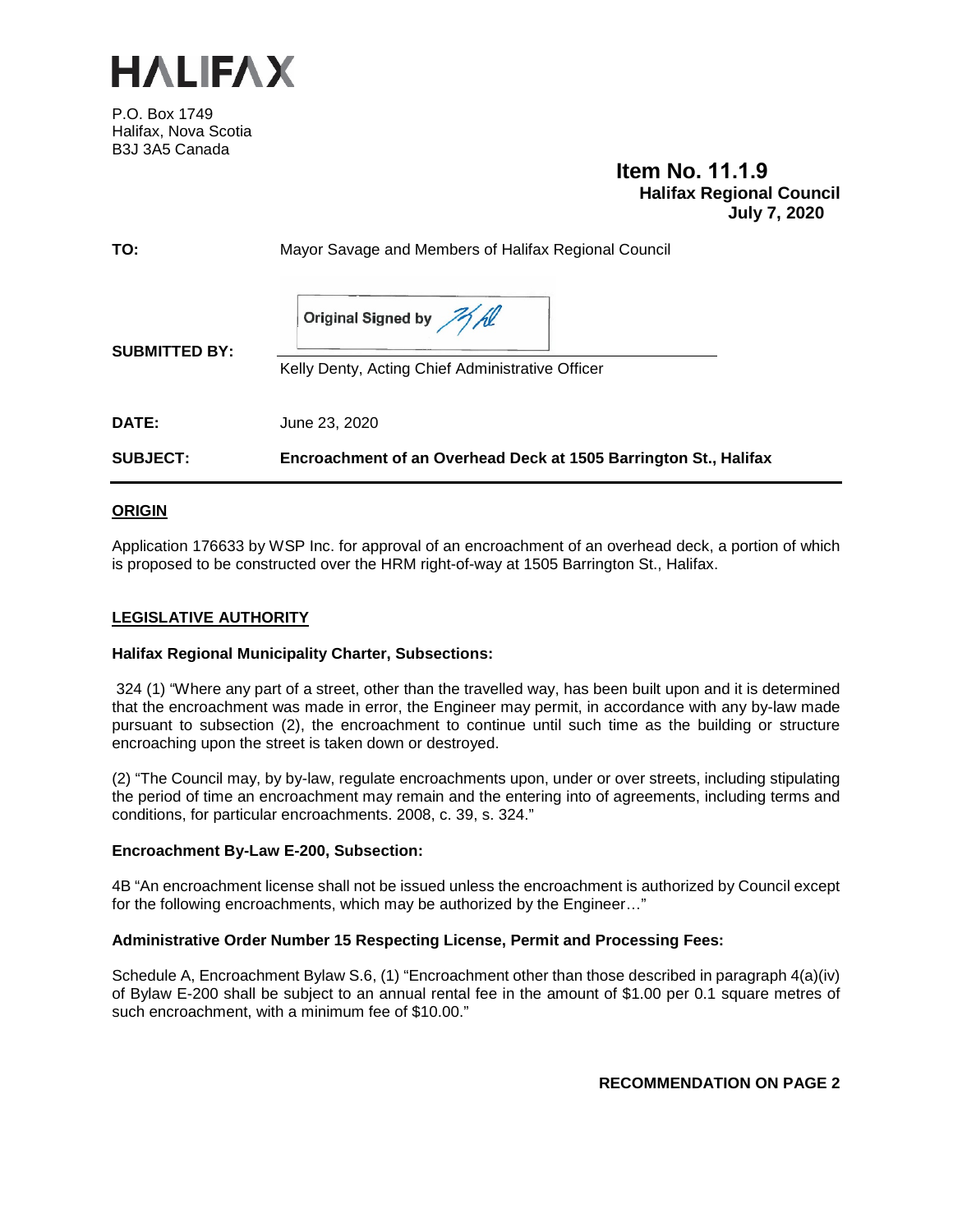### **RECOMMENDATION**

It is recommended that Halifax Regional Council deny the application for an encroachment for a portion of an overhead deck that is proposed to be constructed over the Salter Street right-of-way at 1505 Barrington Street, Halifax. The location of the proposed overhead deck encroachment is shown on Map 1, Attachment A, and Attachment B.

#### **BACKGROUND**

The Maritime Center located at 1505 Barrington Street is undergoing a substantial, four-story addition which is being constructed on both sides of the building. On the second level of the side of the building facing Salter Street, the applicant, Slate REIT has proposed a new patio/deck as part of the new location for Niche restaurant that would include a 1 ft wide portion that would be constructed over the HRM right-of-way.

Under the *Encroachment By-law E-200*, the Engineer may authorize encroachment licenses for canopies and awnings; for building elements that are encroaching no further towards the curb than other existing building elements; pole mounted infrastructure; installation of building equipment such HVAC and exhaust fans; underground conduit; public facilities; barrier free accesses; infrastructure that facilitates construction of a building; and decorative building features required by a by-law. Other than these types of encroachments, *Encroachment By-law E-200* requires that encroachments, other than temporary encroachments, in the HRM right-of-way be granted or refused on a case by case basis at the full discretion of Regional Council.

In accordance with *Encroachment By-Law E-200*, deck type encroachments over the HRM street right-ofway require Regional Council's approval, and if approved, are also subject to an annual fee as outlined in Administrative Order 15.

#### **DISCUSSION**

Encroachment license applications are reviewed by staff to determine whether they contribute to or hinder current and future use of the right-of-way for its typical purpose of establishing and maintaining infrastructure for use by the general public.

This proposed deck would encroach approximately one 1.03 ft (0.31 m) over the HRM right-of-way, over a length of approximately 27.6 ft (8.41 m), with a total proposed encroachment area of 28.43 ft<sup>2</sup> (2.61 m<sup>2</sup>) over the Salter Street right-of way. Information provided by the applicant in support of the request, including an architectural plan, rendering and request letter are contained within Attachments A, B and C respectively.

At ground-level, the existing right-of-way at this location consists of a concrete sidewalk. The proposed encroachment would not interfere with any existing public infrastructure. The proposed patio has been reviewed from a public safety perspective, and staff have confirmed that it would not present a public safety risk.

Information received from the applicant indicates that the proposed encroachment is desired to provide additional exterior space for a commercial restaurant that would be used as a patio seating area. The proposed patio is a request that the applicant deems beneficial to the business for comfort of seating on their patio, and for visual appeal of the building. It is understood that the proposed patio is not intended for open use by the general public.

The proposed patio would not be easily removable as it would be constructed of concrete and would be integral to the building structure. Because it is not easily removable, the proposed patio would impede future use of the right-of-way for its typical purpose of establishing and maintaining infrastructure for use by the general public.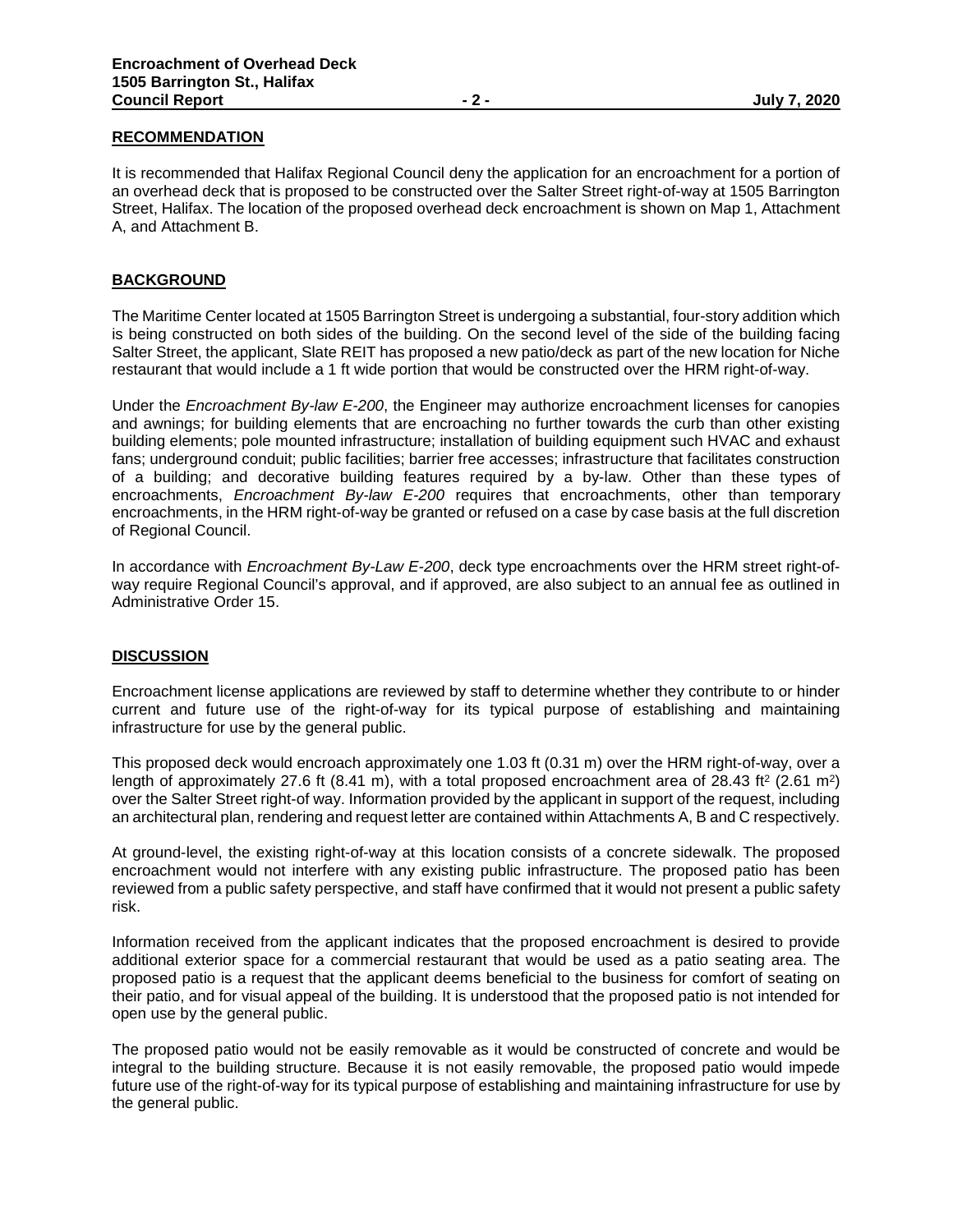#### **Conclusion**

Staff do not recommend approval of the encroachment license request. Encroachments such as this are approved at the sole discretion of Council and are considered on a case-by-case basis. In the absence of policy direction to the contrary, encroachments of this nature in the right-of-way that are not easily removed, and that do not provide a clear public benefit, are not supported by staff.

#### **FINANCIAL IMPLICATIONS**

This report recommends that the encroachment application be denied. However, if Regional Council chooses to approve the encroachment, Cost Centre R112-4912, Right-of-Way Approval – Signs and Encroachments would be used to record the annual revenue.

#### **RISK CONSIDERATION**

There are no risks associated with the staff recommendation.

If Council chooses to approve of the encroachment license, the impact resulting from the encroachment potentially obstructing future uses of the right-of-way is minor, and the likelihood that the encroachment will conflict with other public infrastructure is possible, but unlikely. There is a potential risk with respect to general liability regarding use of the deck which would need to be addressed in any encroachment agreement. An insignificant impact that is unlikely, is measured as a low risk to the Municipality.

#### **COMMUNITY ENGAGEMENT**

Community Engagement, as described by the Community Engagement Strategy, is not applicable to this process.

#### **ENVIRONMENTAL IMPLICATIONS**

No environmental implications have been identified.

#### **ALTERNATIVES**

Regional Council may choose to approve the encroachment application, in which case an Encroachment Agreement would be formed between HRM and the Property Owner, and an annual encroachment license fee as set by AO #15 (currently \$26.10) would be collected.

#### **Encroachment Agreement**

If Regional Council approves of the encroachment, an Encroachment Agreement would be executed between the property owner and HRM in the format similar to other encroachment agreements previously drafted and approved by HRM Legal Services. Typical conditions that would be considered for inclusion in the Encroachment Agreement include:

- a) construction and maintenance of the encroachment must comply with all applicable legislation including, Streets By-law, S-300, Encroachment By-law, E-200, and Administrative Order, ADM-2016-003;
- b) the Encroachment is required to meet current HRM Municipal Design Specifications;
- c) the Applicant would be responsible for third party liability, ownership and maintenance of the approved encroachment;
- d) if requested by Regional Council, the encroachment would be removed or relocated by the property owner(s) and the area within the HRM right-of-way reinstated at their expense; and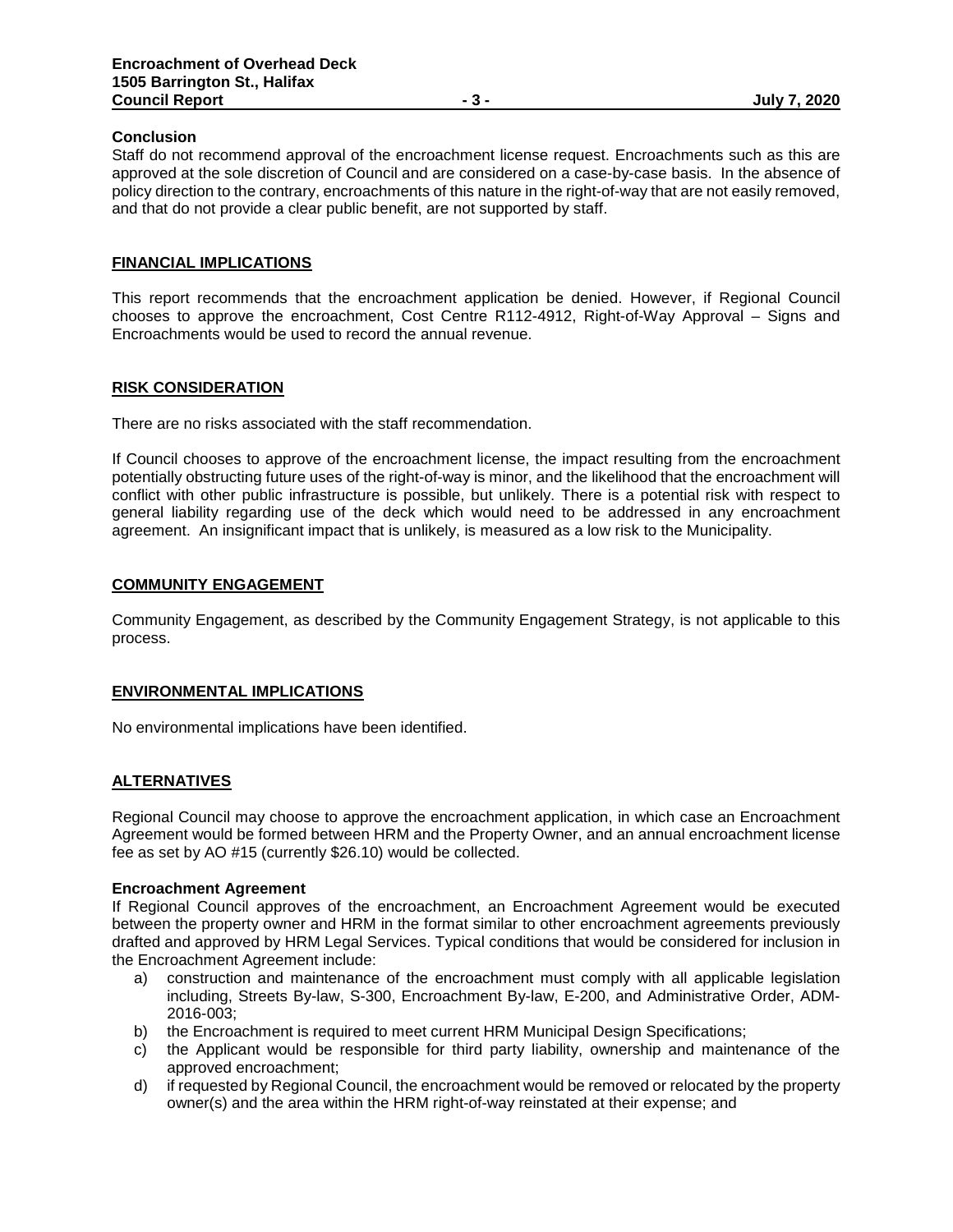e) record as-built drawings of the patio and related information must be provided to HRM.

#### **Annual Fee**

If an Encroachment Agreement is reached, the property owner would be subject to an annual fee for the encroachment as outlined in Administrative Order 15.

Administrative Order 15 states that all encroachments of this nature within the HRM street right-of-way shall be subject to an annual rental fee of \$1.00 per 0.1 square metres (\$10 per square metre) of such encroachment, with a minimum fee of \$10.00. The encroachment area of the patio that lies within the HRM on Salter Street would be a total area of 2.61 square meters. Therefore, the encroachment would be subject to an encroachment fee of \$26.10 per year.

#### **ATTACHMENTS**

Map 1 – Location

| Attachment A – Plan View Architectural Drawings of Proposed Encroachment |
|--------------------------------------------------------------------------|
| Attachment B - Proposed Encroachment Renderings                          |
| Attachment C – Encroachment Request Letter from Applicant                |

A copy of this report can be obtained online a[t halifax.ca](http://www.halifax.ca/) or by contacting the Office of the Municipal Clerk at 902.490.4210.

| Report Prepared by:    | Brad Whalen, CET, Engineering Technologist II, 902.871.7362                     |
|------------------------|---------------------------------------------------------------------------------|
| Report Approved by:    | Crysta Cumming, P.Eng., Program Engineer, Development Engineering, 902.292.3707 |
| Financial Approval by: | Jane Fraser, Director of Finance, Asset Management and ICT/CFO, 902.490.4630    |
| Report Approved by:    | Steven Higgins, Acting Director, Planning and Development, 902.490.4382         |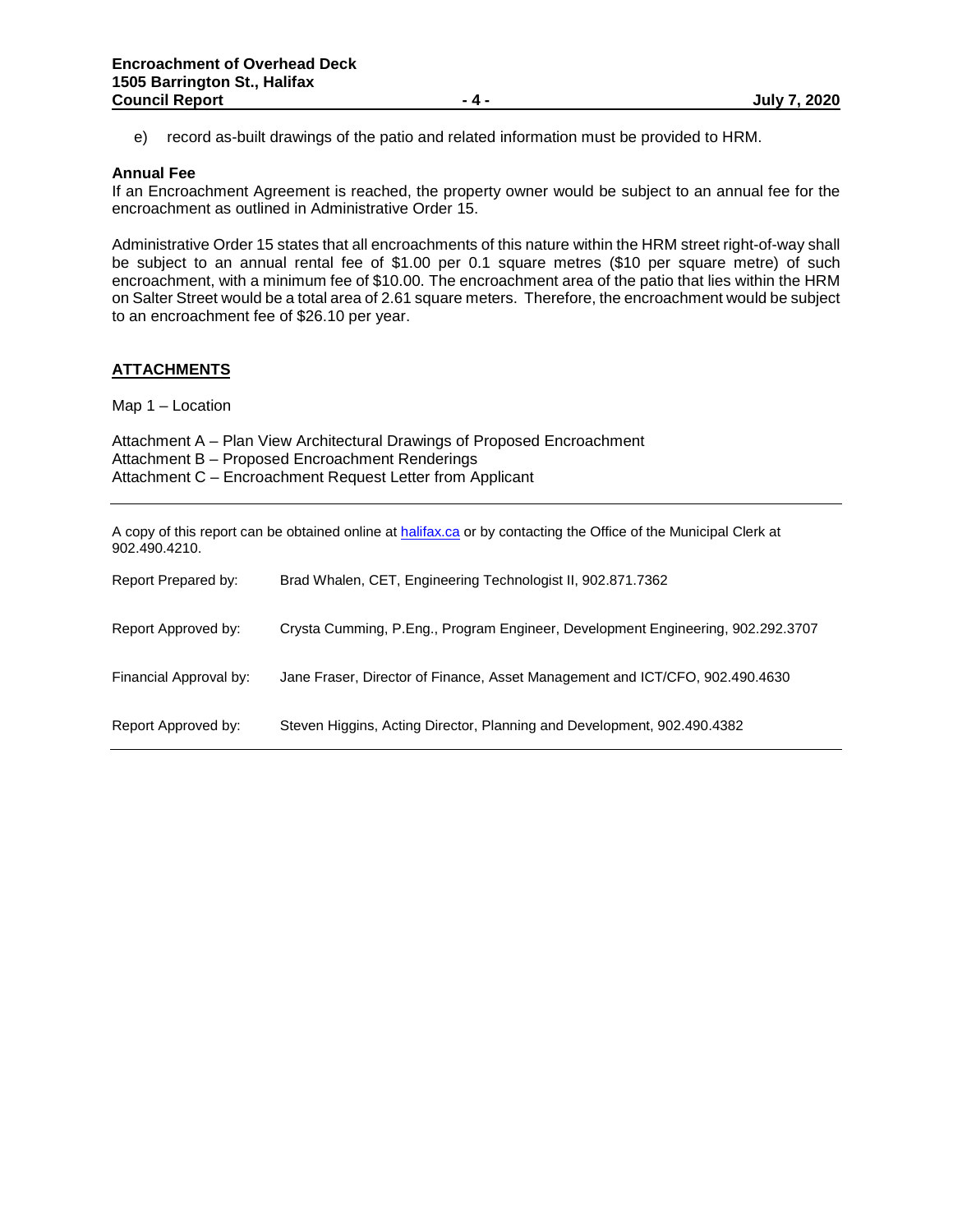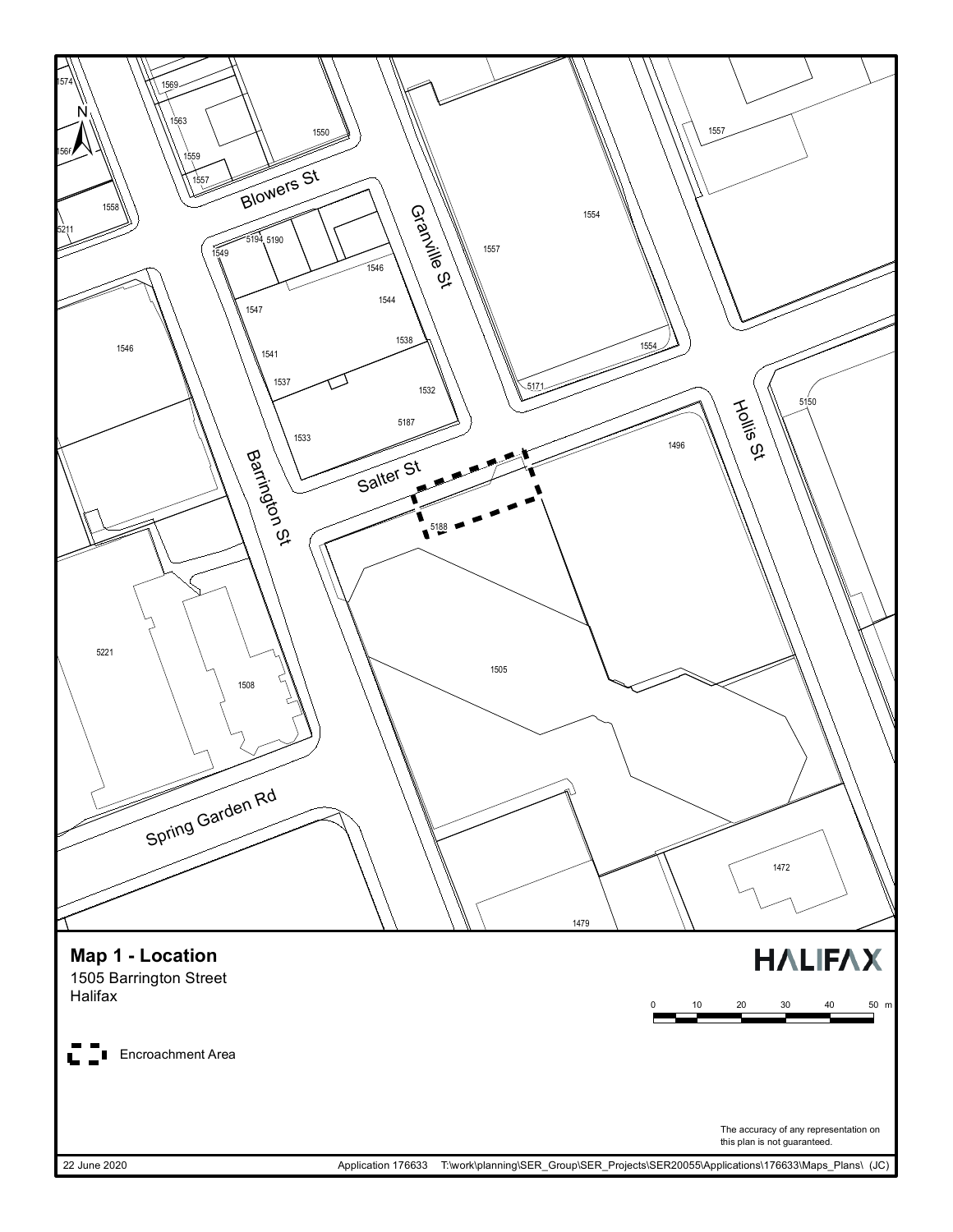C:\BIM\_Local\NICHE\_R18\_david.phillipsFUWMC.rvt

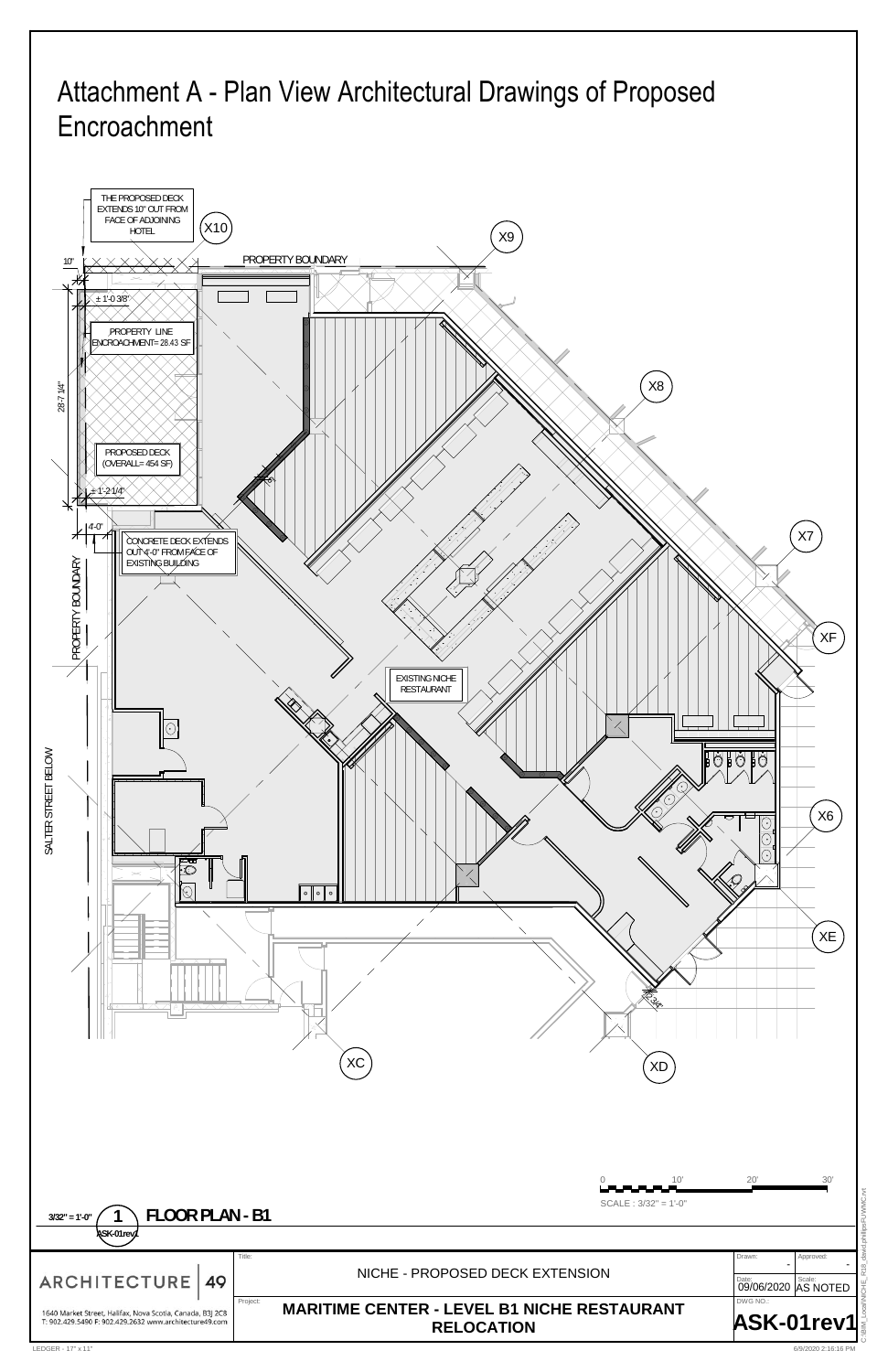

Attachment B – Encroachment License Application 176633 Rendering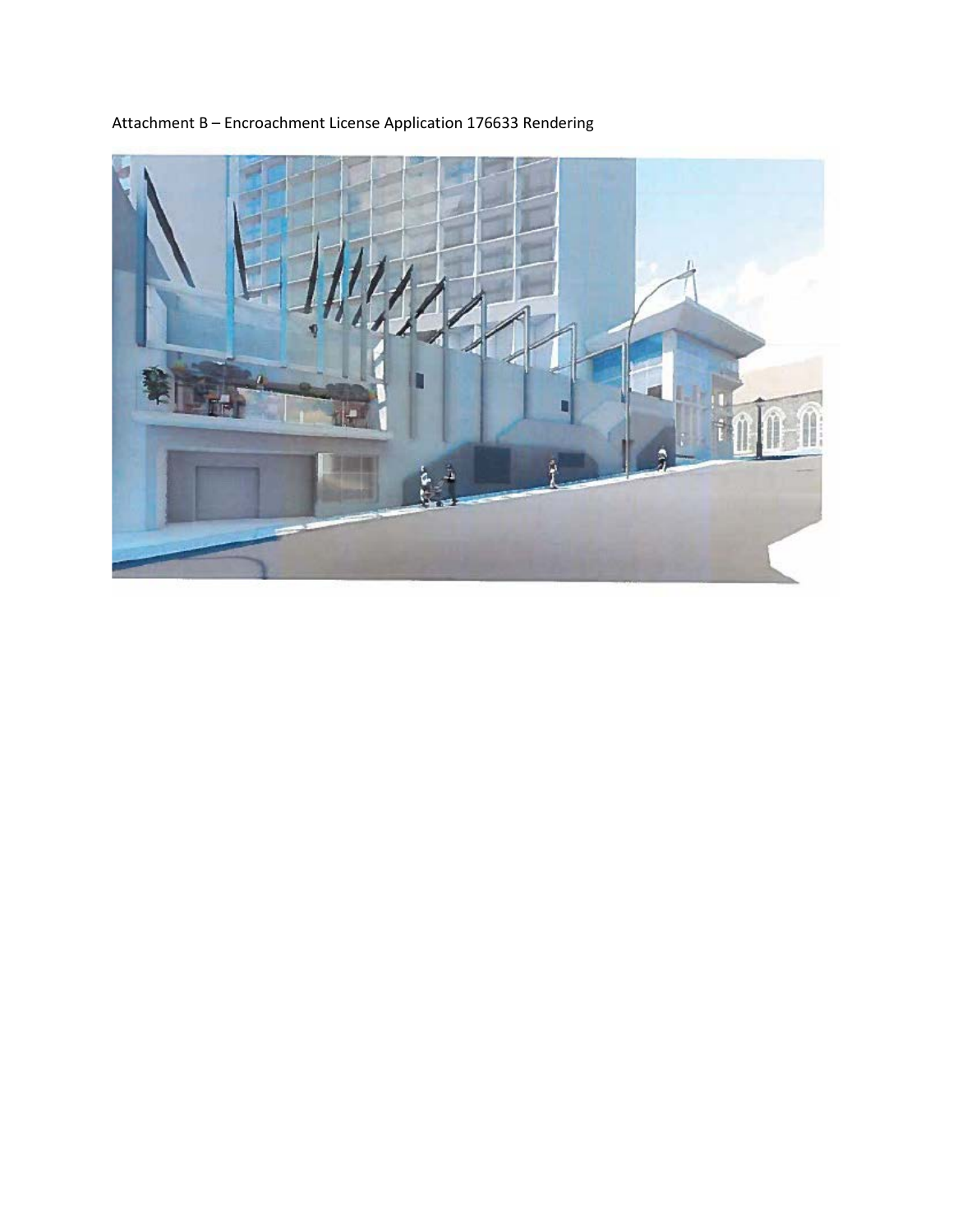# **WSD** Attachment C - Encroachment Request Letter From Applicant

October 22, 2019 (Revised – original application letter July 11, 2019)

Mr. Brad Whalen Development Engineering Halifax Regional Municipality 7071 Bayers Road, 2nd Floor Towers Halifax, NS B3L 4P3

#### **Subject: HRM File No. 22458: Application for Encroachment Licence for a second storey patio, Maritime Centre, 1505 Barrington Street, Halifax (PID: 00076232)**

On behalf of our client, Slate REIT, please accept this revised letter as requested on October 8, 2019. This letter is to request a permanent encroachment for a new exterior patio to the recently completed Niche space within the Maritime Centre Building, 1505 Barrington Street (PID 00076232).

The patio will be a second level projecting structure overlooking Salter Street. The face of the patio will project no further than 4 ft. from the face of the existing building and will encroach approximately 1 ft. over the existing property line. The total area of the encroachment is 32 sq. ft. (2.97 sq. m.). To gain a patio of an appropriate size for the commercial restaurant tenant, an additional foot within the right-ofway is required.

The former Niche deck, previously located within the lower plaza along Barrington Street, was removed to allow for the construction of a new lobby to the Maritime Centre, which has been approved through Site Plan approval. This permanent encroachment application is consistent with the Maritime Centre expansion Site Plan approval as the Niche deck relocation was indicated as part of the project.

Locating the restaurant's deck on a second level projecting structure overlooking Salter Street is the only practical location and also offers several advantages to the vibrancy of the street:

- Conveys a sense of activity that will provide, where currently lacking, visual interests from Granville and Salter streets;
- Access to natural light for the patio increasing its usability; and
- Adds visual interest above the exit from the B2 parking garage (as required in in the approved Site Plan approval).

The design team feel that to make the proposed outdoor deck as useful and impactful as possible, it is important to extend the deck out towards the face of the adjacent hotel. This extension will offer a seating space several feet deeper than the property line restriction will allow. The extra foot makes it possible to comfortably allow several tables within the proposed deck area while still accommodating and allowing for proper circulation space accessible from the proposed sliding glass doors to the restaurant.

1 Spectacle Lake Drive Dartmouth, NS Canada B3B 1X7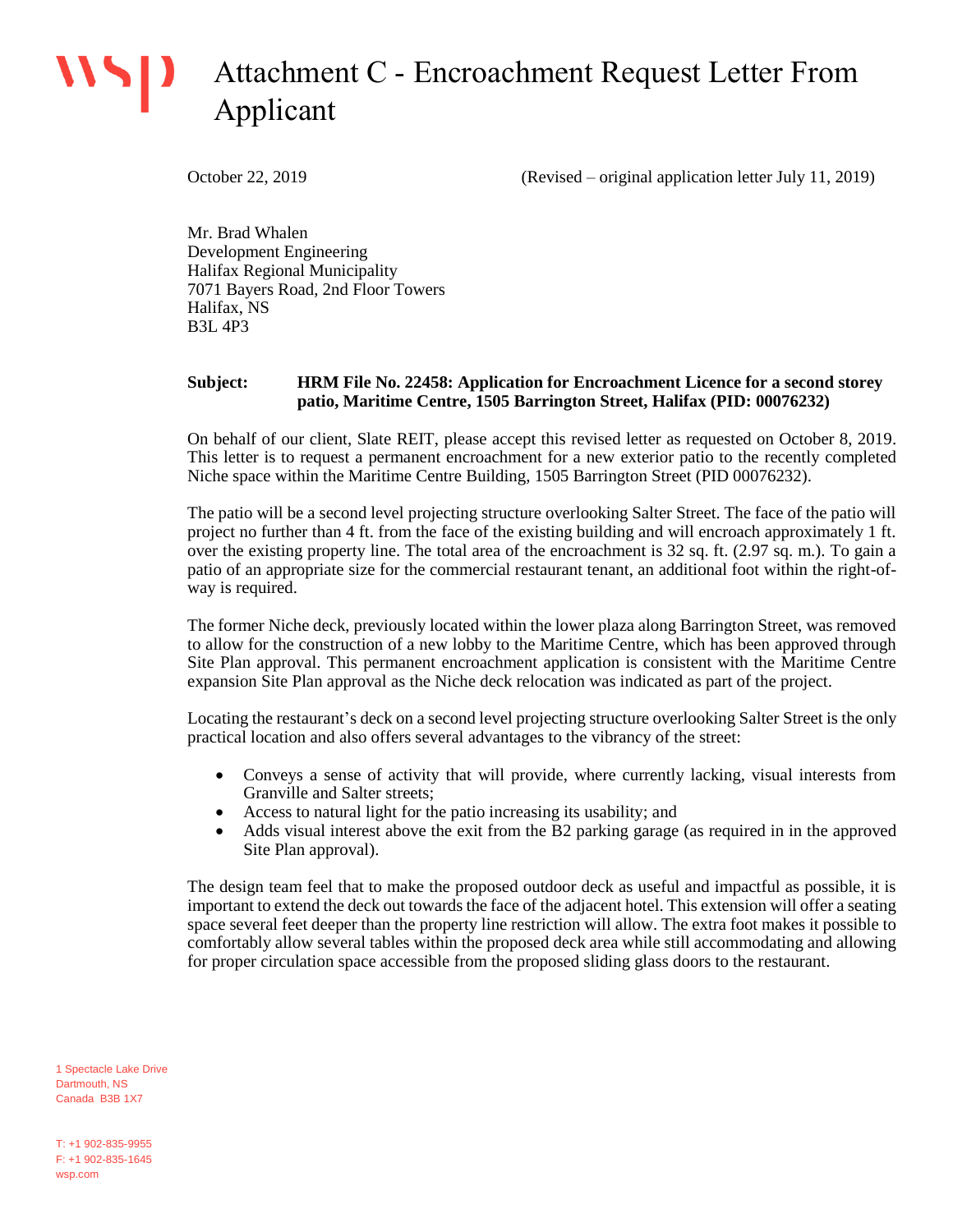

We feel the encroachment requested is required to design and construct a space that is not only visually appealing to the public but also necessary to allow the space to function properly. We trust this letter to be satisfactory. Please feel free to contact me should you require further information.

Yours sincerely,

Christina Lovitt, MCIP, LPP Manager, Planning - Atlantic Canada

WSP Ref: 159-00286-800-002

Cc: Craig Mosher, Architecture49